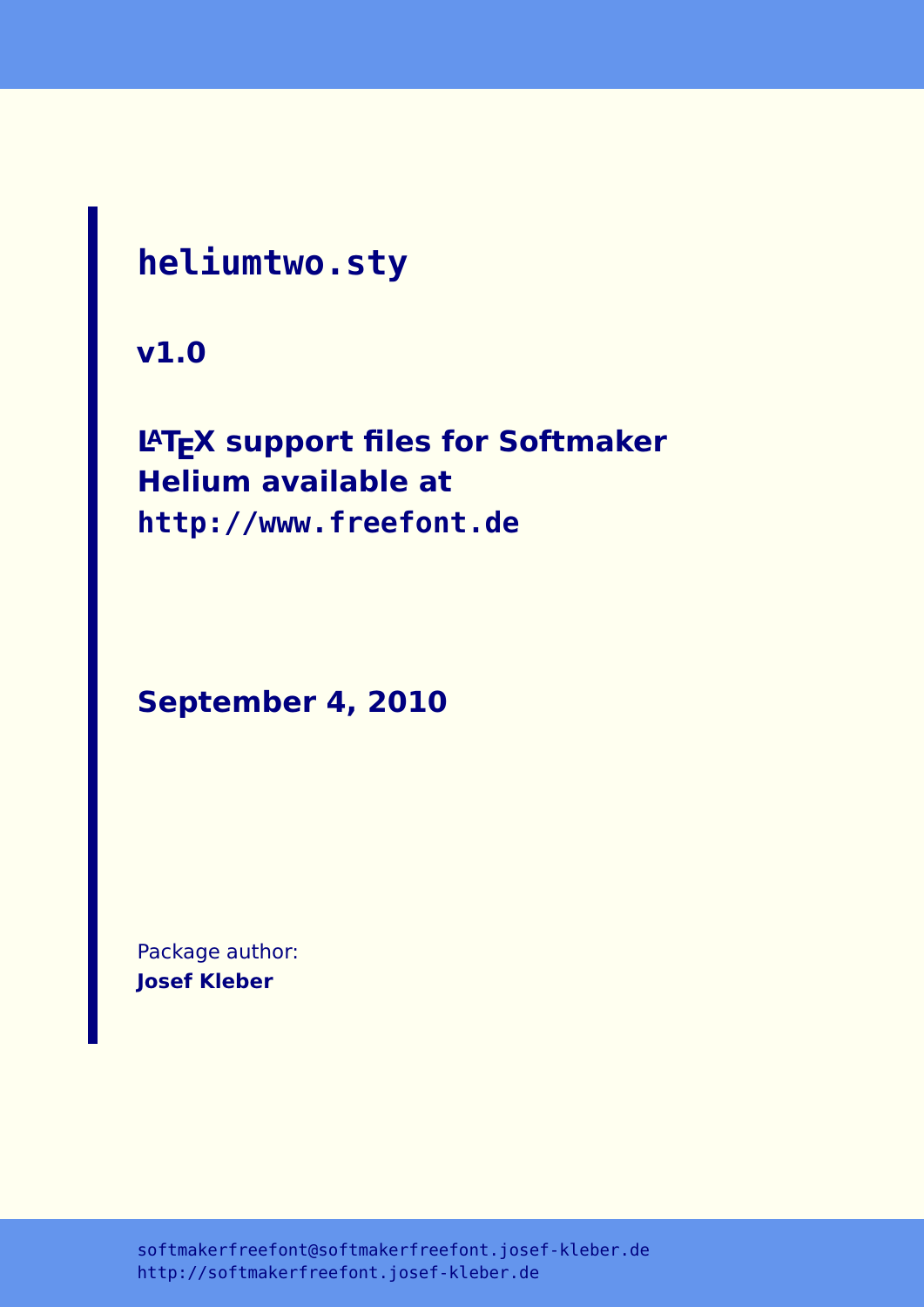This package offers L<sup>AT</sup>EX support files for the Softmaker Helium fonts available at [www.freefont.de](http://www.freefont.de) in November 2008.

These support files were created with the [installfont](http://dante.ctan.org/tex-archive/help/Catalogue/entries/installfont.html) bash script, which is available in CTAN.

## **Attention**

This package does **not** include the fonts (license restriction). They are or were available for free download at [www.freefont.de,](http://www.freefont.de) as well as part of some font collections of [Softmaker.](http://www.softmaker.com/english/fonts_en.htm)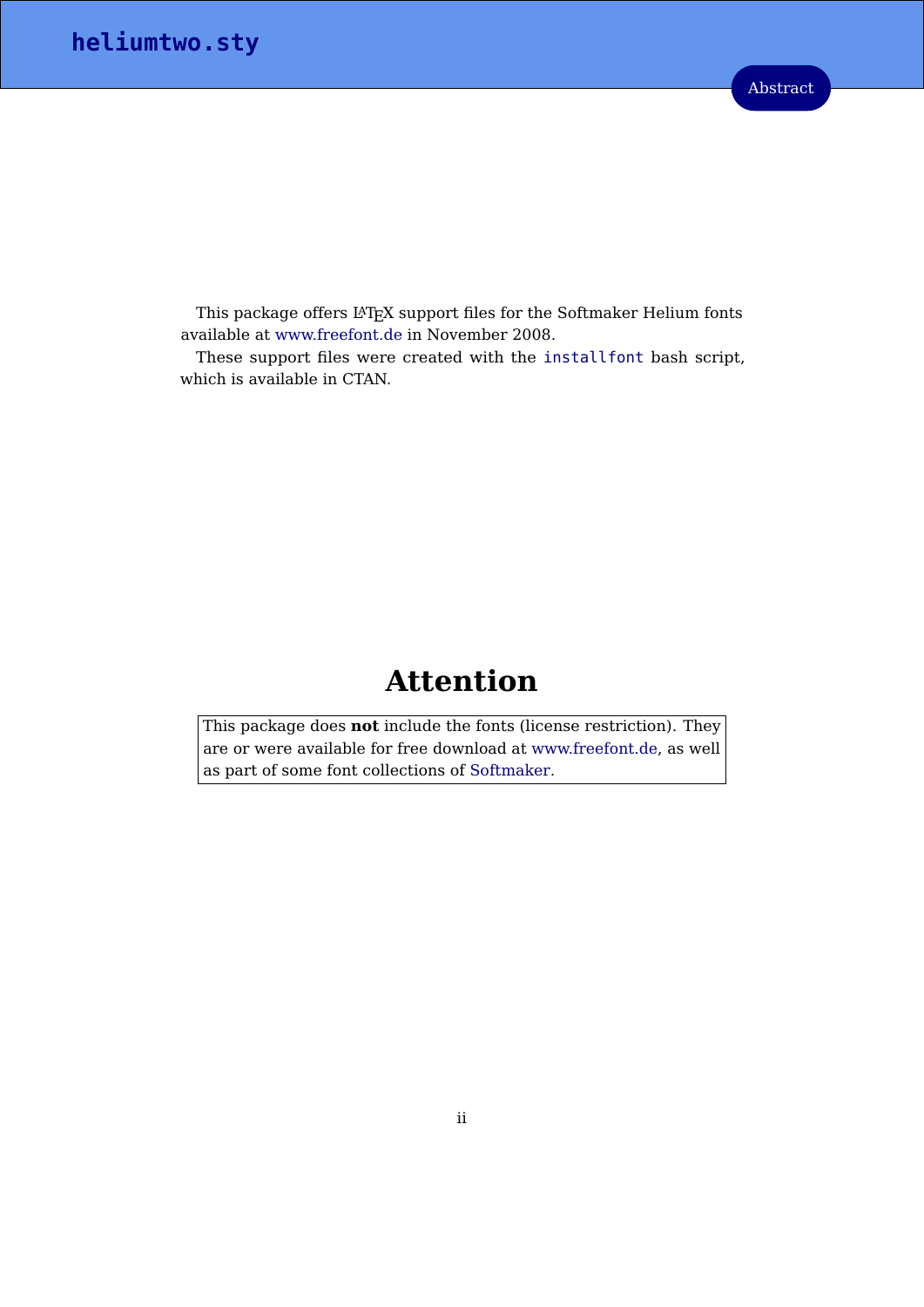## **1 Helium (November 2008)**

#### **1.1 Package options**

The font style file offers the following options:

#### **1.1.1 scaled**

You can use the option scaled for scaling the font to better match with other fonts, e.g. \usepackage-[scaled=1.03,leading=1.05]{iceberg}.

#### **1.1.2 leading**

For some fonts it might be necessary to increase the leading between lines for a better optical impression, where 1.0 means 100%.

#### **1.2 The Font**

First of all, you have to get the font. Download it for free at [www.freefont.de](http://www.freefont.de) or get it from [Softmaker.](http://www.softmaker.com/english/fonts_en.htm) Copy the Postscript Type1 fonts HeliumSerial-Regular.pfb, HeliumSerial-Xbold.pfb and HeliumShadow-Xbold.pfb to your local TE X tree:

| Family | <b>Series</b> | Shape(s) | Example of Typeface | <b>Supported Encodings</b> |
|--------|---------------|----------|---------------------|----------------------------|
| 6hm    | m             | n        | Helium              | OT1, T1, TS1               |
| 6hm    | m             | sl       | Helium              | OT1, T1, TS1               |
| 6hm    | m             | SC       | HELIUM              | OT1, T1, TS1               |
| 6hm    | h             | n        | <b>Helium</b>       | OT1, T1, TS1               |
| 6hm    | h             | sl       | <b>Helium</b>       | OT1, T1, TS1               |
| 6hm    | h             | SC       | <b>HELIUM</b>       | OT1, T1, TS1               |
| 6hm    | 0l            | n        | Heltum              | OT1, T1, TS1               |
| 6hm    | 0l            | sl       | Heltum              | OT1, T1, TS1               |
| 6hm    | 0l            | SC       | Helium              | OT1, T1, TS1               |
|        |               |          |                     |                            |

TEXMF:/fonts/type1/softmakerfreefont/HeliumTwo/

#### **1.3 Installation**

The following steps will show you the installation in the case of MiKTeX. For another T<sub>E</sub>X distribution please take a look in its documentation.

- get [heliumtwo.tds.zip](http://mirror.ctan.org/install/fonts/softmakerfreefont/heliumtwo.tds.zip)
- $\cdot$  extract it in the main directory of your local TEX tree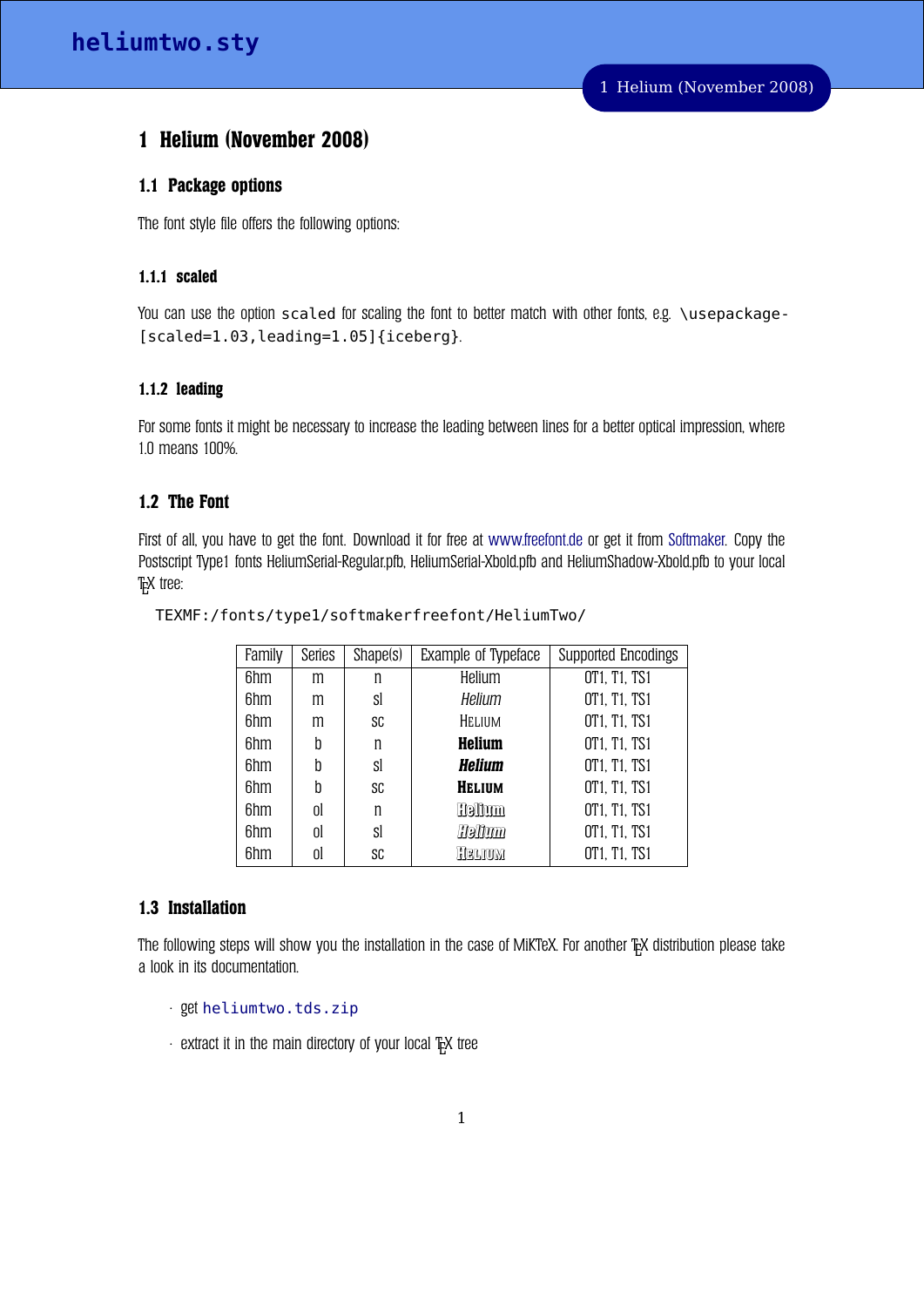- $\cdot$  update the FileNameDataBase (FNDB) in MiKTeX Settings or with <code>initexmf</code>  $\,$   $\sf u^1$  $\sf u^1$  on the command line
- include the map file
	- **–** run initexmf --edit-config-file updmap
	- **–** add Map heliumtwo.map in the opening editor
	- **–** save the file and close the editor
	- **–** run initexmf --mkmaps
- $\cdot$  install the softmakerfreefont package<sup>[2](#page-3-1)</sup>

#### **1.4 Usage**

If you want to typeset your complete document with the font Helium simply add \usepackage{heliumtwo} to your preamble. If not, simply add another font package after \usepackage{heliumtwo}. You can switch to the font Helium with the command \FFHeliumTwo, which is a shortcut for:

\fontfamily{6hm}\fontseries{m}\fontshape{n}\selectfont

<span id="page-3-0"></span> $1$  for system-wide installations you have to add the  $-$ -admin switch

<span id="page-3-1"></span> $^2$ it provides the \olseries and \textol commands for the outline font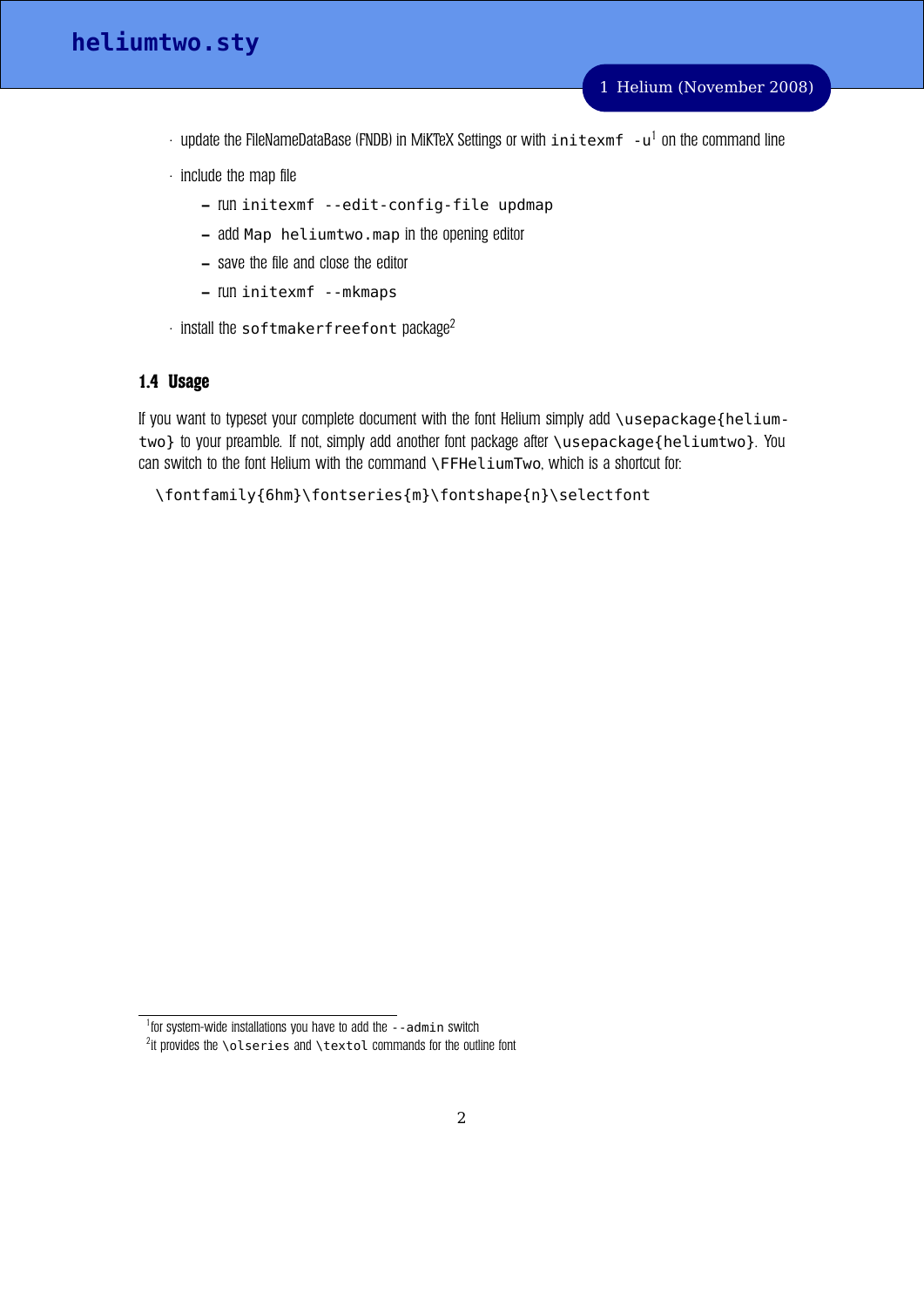# heliumtwo.sty

1 Helium (November 2008)

### 1.5 Font Tables

#### 1.5.1 Font Table OT1

|      | $\theta$             | $\mathbf{1}$     | $\overline{c}$      | $\mathcal{L}$                        | $\overline{4}$             | $\overline{5}$      | $6\overline{6}$                                                                           | $7^{\prime}$      |                                          |
|------|----------------------|------------------|---------------------|--------------------------------------|----------------------------|---------------------|-------------------------------------------------------------------------------------------|-------------------|------------------------------------------|
| '00x | $\Box$ 0             | $\blacksquare$ 1 | $\blacksquare$ 2    | $\blacksquare$ 3                     | $\blacksquare$ 4           | $\blacksquare$ 5    | $\blacksquare$ 6                                                                          | $\blacksquare$    | $^{\prime\prime}$ 0x                     |
| 01x  | $\blacksquare$ 8     | $\blacksquare$ 9 | $\Omega$ 10         | $\mathop{\rm ff}_{11}$               | $\overline{\mathbf{I}}$ 12 | $\mathbf{f}$ 13     | $\overline{\text{f}}\text{f}$ $\overline{\text{f}}\text{f}$ $\overline{\text{f}}\text{f}$ | III <sub>15</sub> |                                          |
| '02x | 116                  | $\frac{1}{2}$    | 18                  | 19                                   | $\overline{z}$ 20          | $21\,$              | 22                                                                                        | 23                | $^{\prime\prime}1x$                      |
| '03x | 24                   | $\beta_{25}$     | $x_{26}$            | $CD$ 27                              | $\mathbf{0}$ 28            | $AE_{29}$           | <b>E</b> 30                                                                               | $\mathbf{0}$ 31   |                                          |
| 04x  | 32                   | $\frac{1}{33}$   | $\frac{1}{34}$      | $#$ <sub>35</sub>                    | \$36                       | 9637                | & 38                                                                                      | $\frac{1}{39}$    | "2x                                      |
| 05x  | $\binom{40}{}$       | 41               | $*$ 42              | $+$ 43                               | , 44                       | $-45$               | .46                                                                                       | $\frac{1}{47}$    |                                          |
| 06x  | $0\,$ 48             | $1_{49}$         | 250                 | $3_{51}$                             | $4_{52}$                   | 53                  | $6_{54}$                                                                                  | 7 <sub>55</sub>   | $^{\prime\prime}$ 3x                     |
| 07x  | 8 56                 | $9_{57}$         | $\frac{1}{2}$ 58    | $\frac{1}{2}$ 59                     | $\mathsf{I}$ 60            | $= 61$              | $\dot{b}$ 62                                                                              | $7_{63}$          |                                          |
| 10x  | $@_{64}$             | A 65             | $B_{66}$            | $C_{67}$                             | $D_{68}$                   | $E_{69}$            | $F_{70}$                                                                                  | $G_{71}$          | "4x                                      |
| 11x  | $H_{72}$             | $\frac{1}{2}$    | $\int$ 74           | $K_{75}$                             | $L_{76}$                   | M 77                | N 78                                                                                      | 079               |                                          |
| 12x  | $P_{80}$             | $\mathbb{Q}$ 81  | $R_{82}$            | $S_{83}$                             | $T_{84}$                   | $\bigcup$ 85        | $V_{86}$                                                                                  | W 87              | $^{\prime\prime}$ 5x                     |
| 13x  | X 88                 | $Y_{89}$         | $Z_{.90}$           | $\frac{1}{91}$                       | $\frac{a}{a}$ 92           | $\frac{1}{93}$      | $\frac{1}{2}$ 94                                                                          | 95                |                                          |
| 14x  | $\frac{1}{6}$ 96     | $a_{97}$         | $b_{98}$            | $C_{99}$                             | d <sub>100</sub>           | $e_{101}$           | $\int 102$                                                                                | g 103             | "6x                                      |
| 15x  | $h_{104}$            | 1105             | 106                 | <b>k</b> 107                         | $1_{108}$                  | m 109               | $n_{110}$                                                                                 | 0111              |                                          |
| 16x  | $\mathfrak{p}_{112}$ | $Q_{113}$        | $\int 114$          | S <sub>115</sub>                     | $\frac{1}{16}$             | U 117               | V 118                                                                                     | W 119             | "7x                                      |
| 17x  | X 120                | $V_{121}$        | $Z_{122}$           | $-123$                               | $-124$                     | 125                 | 126                                                                                       | 127               |                                          |
| 20x  | 128                  | 129              | 130                 | 131                                  | 132                        | 133                 | 134                                                                                       | 135               | $^{\prime\prime}8x$                      |
| 21x  | 136                  | 137              | $\blacksquare$ 138  | 139                                  | 140                        | 141                 | 142                                                                                       | 143               |                                          |
| 24x  | 160                  | 161              | 162                 | 163                                  | 164                        | 165                 | 166                                                                                       | 167               | $\sqrt{\phantom{a}}\mathsf{A}\mathsf{x}$ |
| 25x  | 168                  | 169              | $\blacksquare$ 170  | 171                                  | 172                        | 173                 | 174                                                                                       | 175               |                                          |
|      | $^{\prime\prime}8$   | ″9               | $^{\prime\prime}$ A | $\mathrm{^{\prime\prime}}\mathrm{B}$ | $^{\prime\prime}$ C        | $^{\prime\prime}$ D | $^{\prime\prime}$ E                                                                       | $\overline{F}$    |                                          |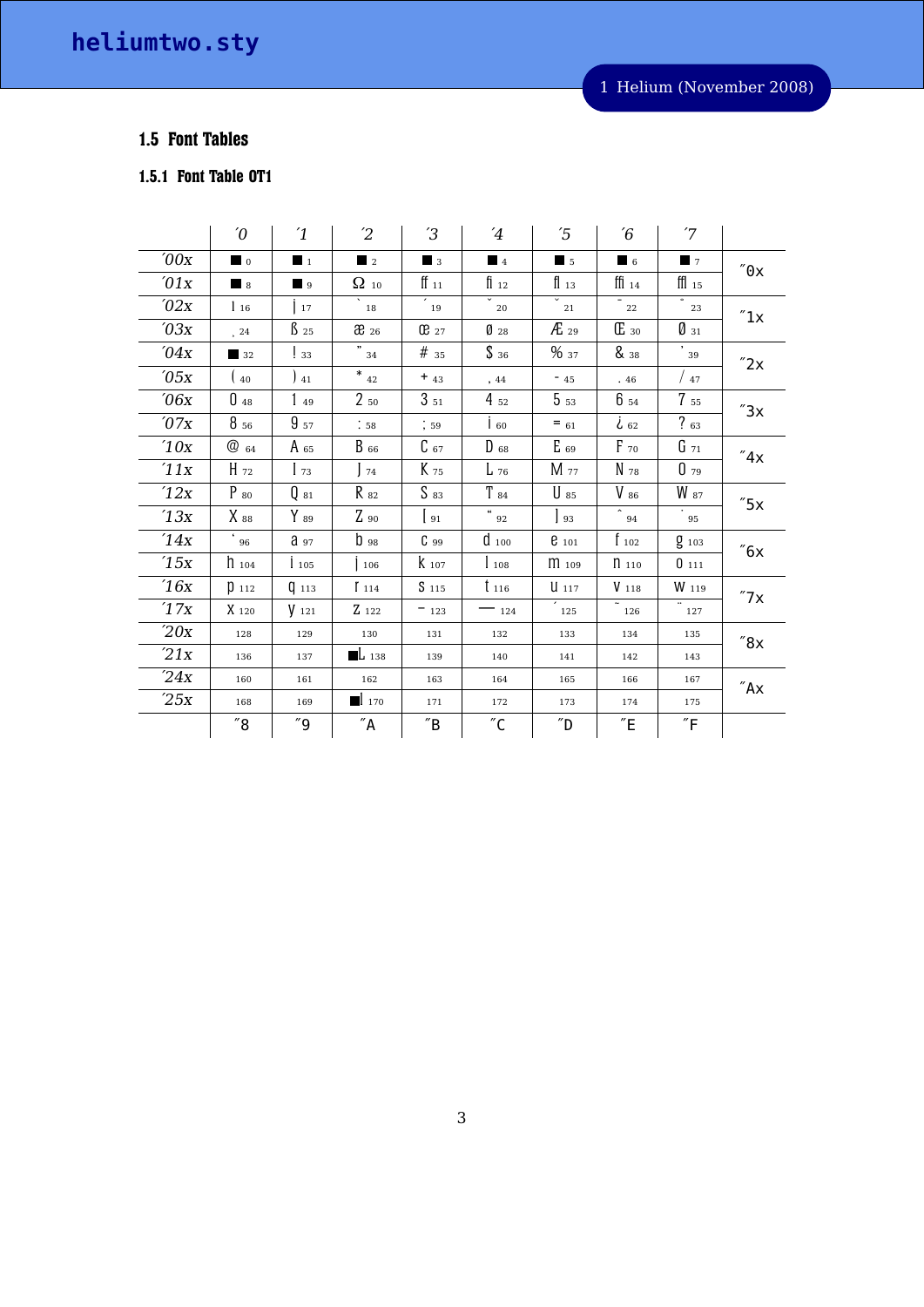### 1.5.2 Font Table T1

|                 | $\theta$                 | $\mathbf{1}$                    | $\overline{c}$                         | $\mathfrak{B}$                       | $\frac{4}{4}$              | $\sqrt{5}$                 | $6^{\circ}$                 | $\mathcal{L}$      |                          |
|-----------------|--------------------------|---------------------------------|----------------------------------------|--------------------------------------|----------------------------|----------------------------|-----------------------------|--------------------|--------------------------|
| $'00x$          | $\overline{\cdot}$ 0     | $\overline{\cdot}$ <sub>1</sub> | $\overline{\widetilde{\phantom{w}}}_2$ | $\mathbb{F}_{3}$                     | $\overline{\phantom{a}}_4$ | $\overline{\phantom{a}}_5$ | $\overline{\cdot}$<br>6     | $rac{1}{\sqrt{7}}$ | $^{\prime\prime}$ 0x     |
| $^{\prime}01x$  | 8                        | $\mathbb{F}_{_{\! 9}}$          | 10                                     | , 11                                 | .12                        | , 13                       | $\langle 14$                | $+15$              |                          |
| '02x            | $\frac{a}{a}$ 16         | $\frac{1}{2}$ 17                | ,, 18                                  | « 19                                 | $*20$                      | $-21$                      | $-22$                       | 23                 | $^{\prime\prime}$ 1x     |
| $'03x$          | $\blacksquare$ 24        | 125                             | 26                                     | $\mathbb{f}$ 27                      | $\overline{\Pi}$ 28        | $fl_{29}$                  | $\int$ $\int$ 30            | $\int$ $\int$ 31   |                          |
| 04x             | $\overline{)}$ 32        | $\frac{1}{33}$                  | $\frac{1}{34}$                         | #35                                  | $\frac{8}{36}$             | 9637                       | & 38                        | $\frac{1}{39}$     | "2x                      |
| '05x            | $\binom{40}{}$           | J 41                            | $*$ 42                                 | $+$ 43                               | , 44                       | $-45$                      | .46                         | $/$ 47             |                          |
| 06x             | $0_{48}$                 | 149                             | 250                                    | 351                                  | $4_{52}$                   | $5_{53}$                   | $6_{54}$                    | 7 <sub>55</sub>    | "3x                      |
| 07x             | 8 56                     | $9_{57}$                        | $\frac{1}{2}$ 58                       | $\frac{1}{2}$ 59                     | $\langle 60$               | $=$ 61                     | $\rightarrow$ 62            | $?$ 63             |                          |
| 10x             | $@$ 64                   | A 65                            | $B_{66}$                               | $C_{67}$                             | $\mathsf{D}$ 68            | $E_{69}$                   | $F_{70}$                    | $G_{71}$           | $^{\prime\prime}$ 4x     |
| $11x$           | $H_{72}$                 | 173                             | $J_{74}$                               | $K_{75}$                             | $L_{76}$                   | M 77                       | $N$ 78 $\,$                 | 079                |                          |
| $^\prime\!12x$  | $P_{80}$                 | $Q_{81}$                        | $R_{82}$                               | $S_{83}$                             | $T_{84}$                   | $\bigcup$ 85               | $V_{86}$                    | $W_{87}$           | $^{\prime\prime}$ 5x     |
| 13x             | $X_{88}$                 | $Y_{89}$                        | $Z_{90}$                               | $\frac{1}{91}$                       | $\frac{1}{92}$             | $\frac{1}{93}$             | $\frac{1}{2}$ 94            | $-95$              |                          |
| $^\prime\! 14x$ | $^\prime$ 96             | $a_{97}$                        | $b_{98}$                               | $C_{99}$                             | $d_{100}$                  | $\theta$ 101               | $\int 102$                  | $g_{103}$          | $^{\prime\prime}$ 6x     |
| $'15x$          | $h_{104}$                | 1105                            | $\vert$ 106                            | $k$ 107                              | 1108                       | M 109                      | $n_{110}$                   | 0111               |                          |
| 16x             | $\mathfrak{p}_{112}$     | $q_{113}$                       | $I_{114}$                              | S <sub>115</sub>                     | $t_{116}$                  | U 117                      | V 118                       | W 119              | $^{\prime\prime}$ 7 x    |
| $17x$           | X 120                    | $V_{121}$                       | Z 122                                  | $\frac{1}{2}$                        | $\frac{1}{24}$             | $\frac{1}{25}$             | 126                         | $^{\circ}$ 127     |                          |
| 20x             | A 128                    | A 129                           | $\acute{C}$ 130                        | $\check{\text{C}}$ 131               | $\overline{D}$ 132         | $\check{E}$ 133            | E 134                       | $G_{135}$          | $^{\prime\prime}8\times$ |
| 21x             | $\int$ 136               | $\mathbf{L}_{137}$              | $\mathbf{L}_{138}$                     | N 139                                | N 140                      | $\blacksquare$ 141         | $0_{142}$                   | $\acute{R}$ 143    |                          |
| 22x             | $\tilde{R}_{144}$        | $\acute{S}$ 145                 | $\tilde{S}$ 146                        | $\int 147$                           | $\check{T}$ 148            | $\int 149$                 | $\bigcup$ 150               | $\tilde{U}$ 151    | $^{\prime\prime}9x$      |
| 23x             | $\ddot{Y}$ 152           | $\mathbb{Z}$ 153                | $\mathring{Z}$ 154                     | $Z_{155}$                            | $\parallel$ 156            | $\frac{1}{157}$            | $\mathbf{d}$ 158            | $§$ 159            |                          |
| 24x             | <u></u> 2 160            | a 161                           | 6162                                   | $\check{\text{C}}$ 163               | $\mathbf{d}_{164}$         | $\check{\mathsf{C}}$ 165   | <b>C</b> 166                | $\check{g}$ 167    | $^{"}$ Ax                |
| 25x             | $1_{168}$                | $\int 169$                      | $\blacksquare$ 170                     | $n_{171}$                            | $\check{\Pi}$ 172          | 173                        | 0174                        | $\int 175$         |                          |
| 26x             | $\check{\mathbf{I}}$ 176 | $S_{177}$                       | $\check{S}$ 178                        | \$179                                | $\int 180$                 | $\frac{1}{2}$ 181          | $\mathring{\mathsf{U}}$ 182 | U 183              | $^{\prime\prime}$ Bx     |
| 27x             | Ÿ 184                    | 2135                            | Ž 186                                  | Z 187                                | $\mathbf{I}$ 188           | 189                        | 4190                        | $E_{191}$          |                          |
| 30x             | A 192                    | A 193                           | A 194                                  | A 195                                | Å 196                      | A 197                      | Æ <sub>198</sub>            | $\int$ 199         | $^{\prime\prime}$ Cx     |
| 31x             | $\tilde{E}$ 200          | $E_{201}$                       | $\hat{E}$ 202                          | $\ddot{E}$ 203                       | $\frac{1}{204}$            | $\overline{1}$ 205         | $\hat{I}$ 206               | $\overline{I}$ 207 |                          |
| 32x             | 208                      | Ñ 209                           | $\tilde{0}$ 210                        | $0_{211}$                            | $\hat{0}$ 212              | $\overline{0}$ 213         | $\overline{0}$ 214          | Œ 215              | $^{\prime\prime}$ Dx     |
| 33x             | $\mathbf{0}$ 216         | $\hat{U}$ 217                   | $\bigcup_{218}$                        | $\hat{U}$ 219                        | $\ddot{\text{U}}$ 220      | $\acute{Y}$ 221            | $\blacksquare$ 222          | $SS_{223}$         |                          |
| 34x             | $\hat{d}$ 224            | $\acute{a}$ 225                 | $\hat{a}$ 226                          | $\tilde{a}$ 227                      | $\ddot{a}$ 228             | <b>å</b> 229               | <b>22</b> 230               | $\int$ 231         | "Ex                      |
| 35x             | $\hat{e}$ 232            | $\mathfrak{e}_{233}$            | $\hat{e}$ 234                          | $\ddot{\theta}$ 235                  | 1236                       | $\frac{1}{237}$            | $\hat{I}$ 238               | $\overline{1}$ 239 |                          |
| 36x             | 240                      | $\overline{\Pi}$ 241            | $\hat{0}$ 242                          | 0243                                 | $\hat{0}$ 244              | $\tilde{0}$ 245            | 0246                        | <b>CC</b> 247      | "Fx                      |
| 37x             | $\emptyset$ 248          | $\hat{U}$ 249                   | $\mathsf{U}$ 250                       | $\hat{U}$ 251                        | Ü 252                      | $\acute{V}$ 253            | 254                         | $\beta$ 255        |                          |
|                 | $^{\prime\prime}$ 8      | "9"                             | $^{"}$ A                               | $\mathrm{^{\prime\prime}}\mathrm{B}$ | $^{\prime\prime}$ C        | $^{\prime\prime}$ D        | $^{\prime\prime}$ E         | $\overline{F}$     |                          |